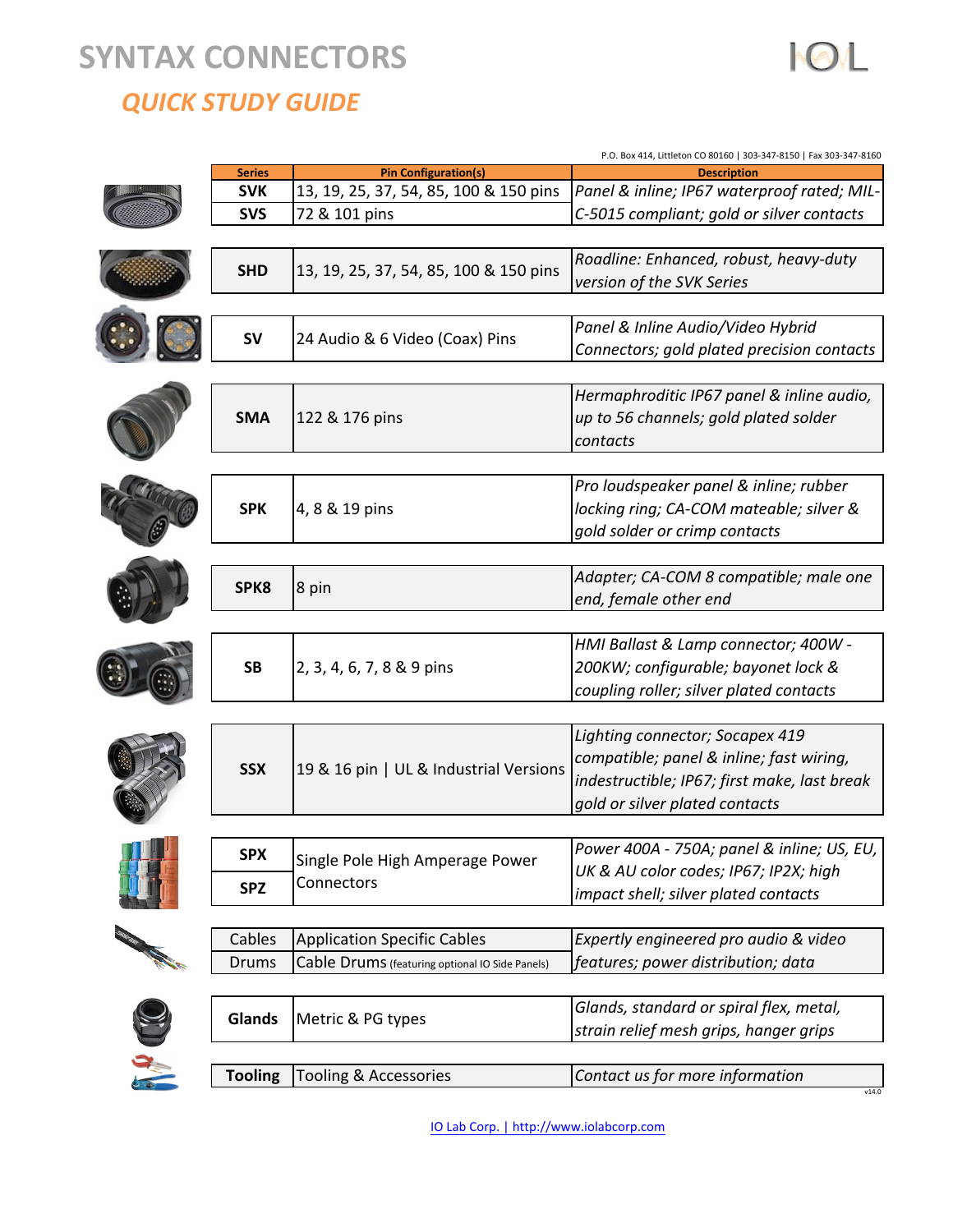

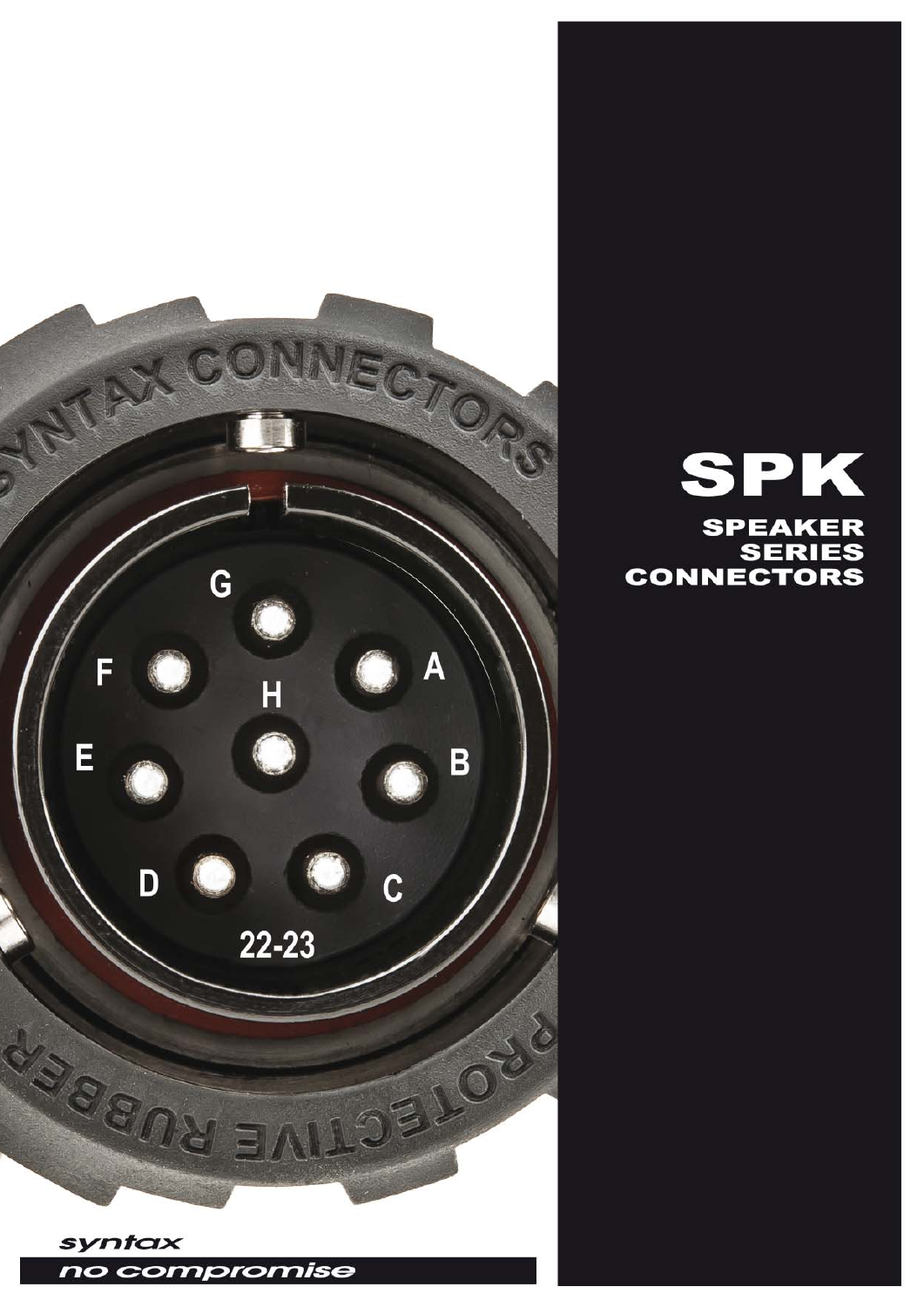### SPK SPEAKER



SPK SYNTAX<sup>®</sup> connectors are available in 4 and 8 pin configuration for speaker array connections and are fully intermateable with CA-COM connectors, commonly used by many speaker enclosures manufacturers.

The design utilises the same key features of SVK Series and are supplied as standard with the rubber covered locking ring and with gold plated solder contacts. The SPK speaker series, ensures long term reliability through the robust construction and addresses the short comings of the more traditional Industrial and Military connectors when used in touring applications.

- Rubber Coated Coupling Locking Rings Roller Bearing Coupling Pins<br>• Machined Backshells P67 watertight construction
- 
- Wachling Buchensen<br>• "First Make Last Break" earthing contacts
- Thick Wall sections
	-
- 
- Nation Backing Seeping Inc.<br>• IP67 watertight construction when mated<br>• Compliant Integral Grounding System
- 



CONTACTS

The male and female are machined by high conductive copper alloy and could be supplied gold or silver plated.

| Voltage   | Voltage   | Max     | Rated   | <b>Potential</b> | <b>Dielectric Strenght</b> |                |
|-----------|-----------|---------|---------|------------------|----------------------------|----------------|
| rating AC | rating DC | current | current | drop             | <b>Test voltage</b>        | Min. Flashover |
| 250 V     | 900 V     | Amps    | 23 Amps | 63 mV            | 2800 Vac RMS               | 3600 Vac RMS   |

| <b>SOLDER CONTACTS TYPES AND PART N.</b> |                  |                |           |        |           |        |
|------------------------------------------|------------------|----------------|-----------|--------|-----------|--------|
| <b>Size</b>                              | <b>Connector</b> | <b>Plating</b> | Part N.   | Gender | Part N.   | Gender |
|                                          |                  | Silver         | SPKP12SFS | Female | SPKP12SMS | Male   |
|                                          |                  |                |           |        |           |        |
| 12                                       | SPK 4-8 pin      |                | SPKP12GFS | Female | SPKP12GMS | Male   |
|                                          |                  | Gold           |           |        |           |        |
| <b>CRIMP CONTACTS TYPES AND PART N.</b>  |                  |                |           |        |           |        |

| <b>Size</b> | <b>Connector</b> | <b>Plating</b> | Part N.   | Gender | Part N.   | Gender |
|-------------|------------------|----------------|-----------|--------|-----------|--------|
| 16          |                  | Silver         | SVKP16SFC | Female | SVKP16SMC | Male   |
|             |                  |                |           |        |           |        |
|             | SPK 19 pin       | Gold           | SVKP16GFC | Female | SVKP16GMC | Male   |
|             |                  |                |           |        |           |        |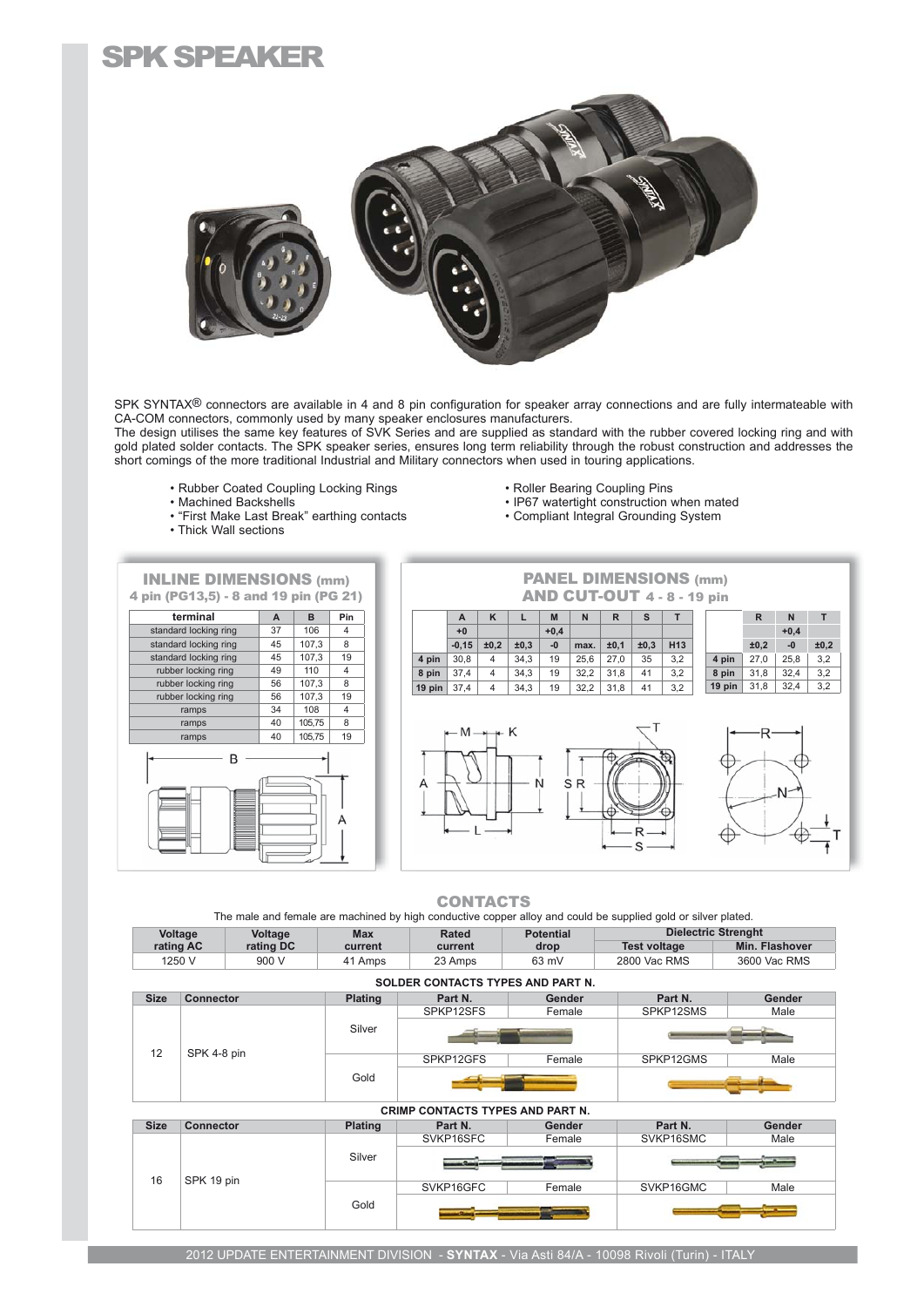# **SPK SPEAKER**

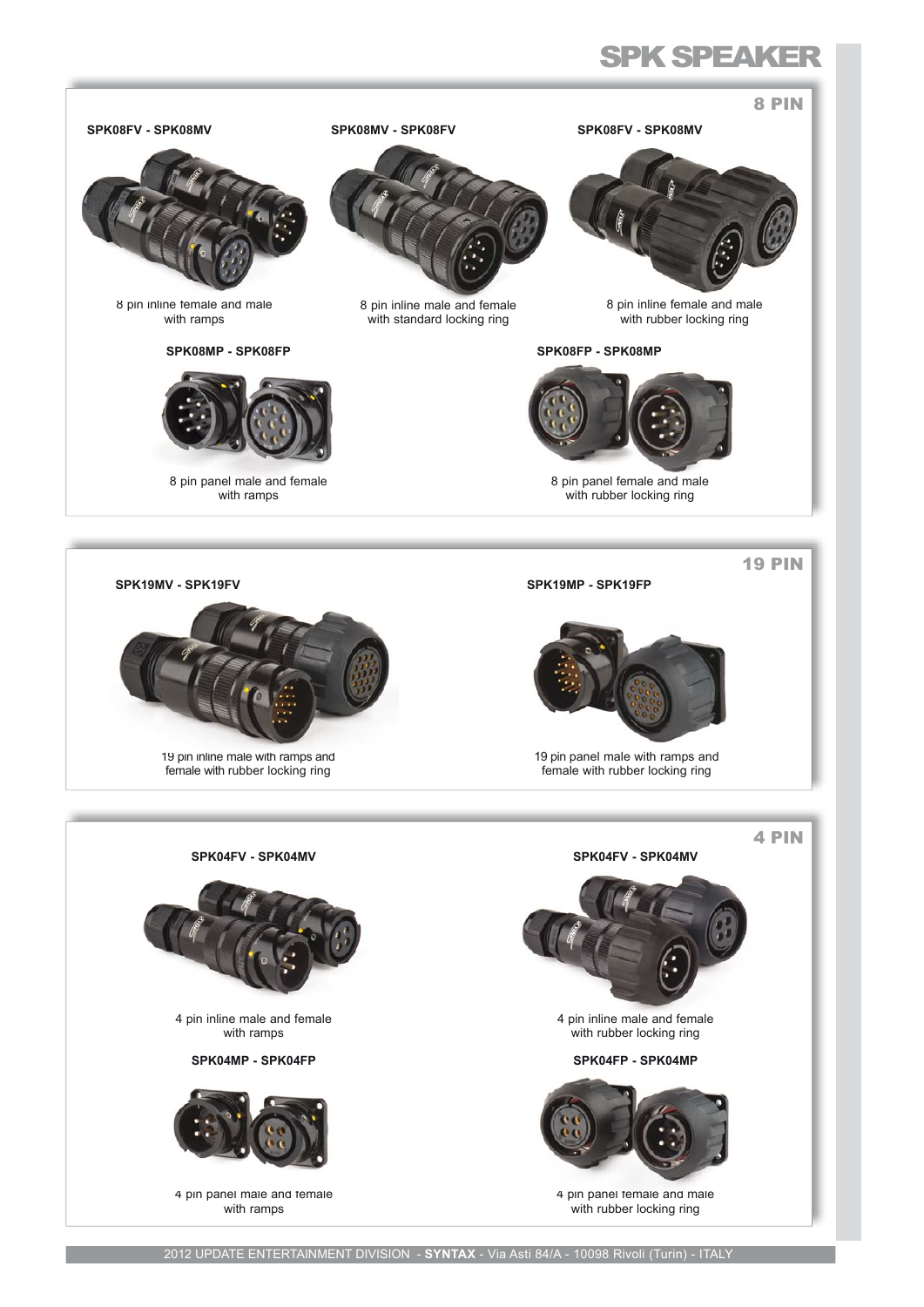# SPK SPEAKER



2012 UPDATE ENTERTAINMENT DIVISION - **SYNTAX** - Via Asti 84/A - 10098 Rivoli (Turin) - ITALY